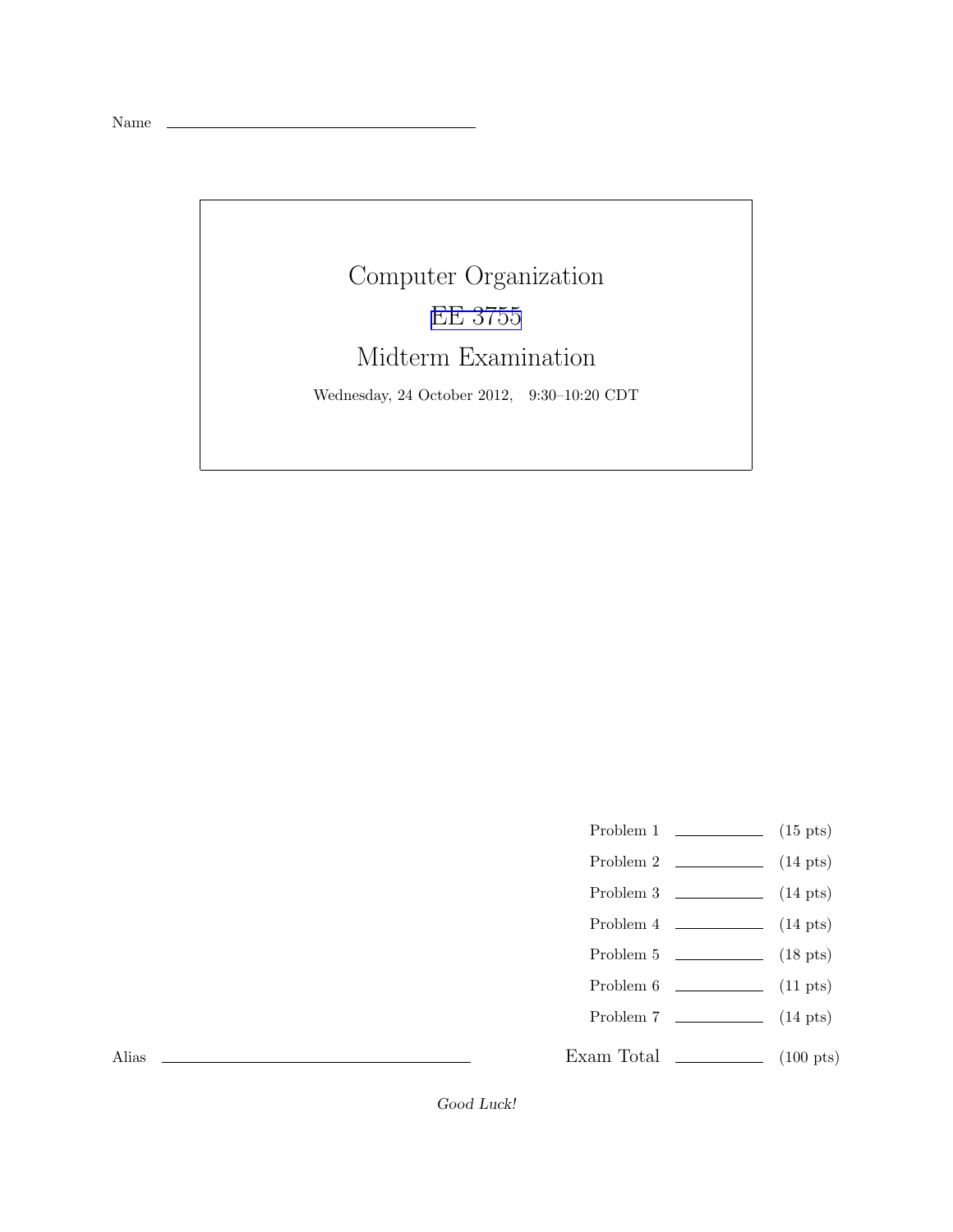Problem 1: [15 pts] Consider the module below:

```
module module1(x,y,a,b,c);
  input a, b, c; output x, y;
  wire t1, an;
  not n1(an, a);
  and a1(t1, an, b);
  or o1(x, t1, c);
  and a2(y, t1, c);
endmodule
```
(*a*) Draw a logic diagram corresponding to the module. Don't optimize.

Logic diagram of module1.

(*b*) Complete the module below so that it performs the same operation as module1 but is in implicit structural form.

Implicit structural form of module1.

module module1(x,y,a,b,c); input a, b, c; output x, y;

endmodule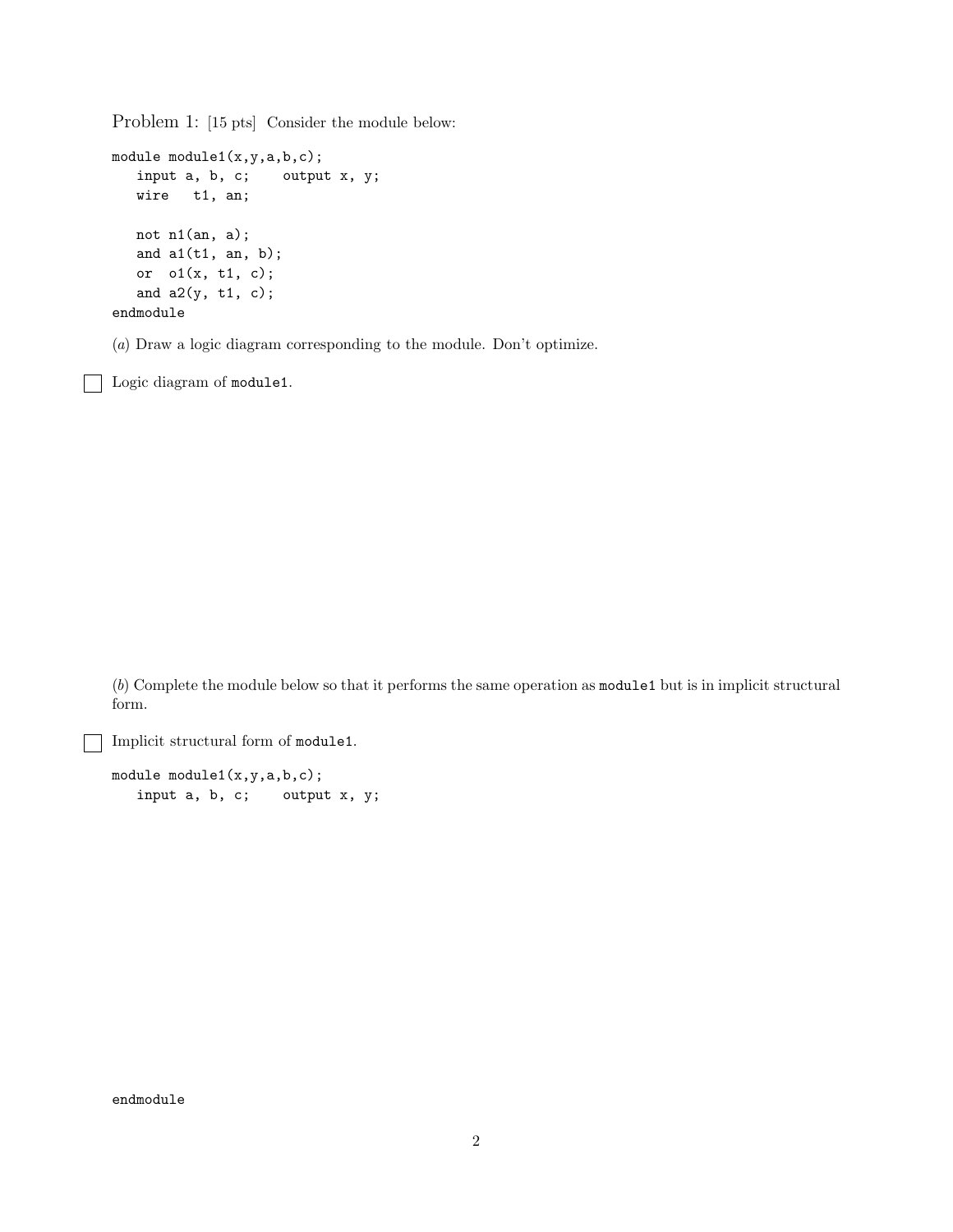Problem 2: [14 pts] Appearing below is a Verilog description of a two-level adder used in Homework 2.

```
module adder_r4_c3(sum,a,b);
  input [11:0] a, b; output [12:0] sum;
  wire [2:0] P, G, carry, CO;
  ripple_4_block ad0(sum[3:0], CO[0], a[3:0], b[3:0], carry[0]);
  ripple_4_block ad1(sum[7:4], CO[1], a[7:4], b[7:4], carry[1]);
  ripple_4_block ad2(sum[11:8], CO[2], a[11:8], b[11:8], carry[2]);
  gen_prop_4 gp0(G[0], P[0], a[3:0], b[3:0]);
  gen_prop_4 gp1(G[1], P[1], a[7:4], b[7:4]);
  gen_prop_4 gp2(G[2], P[2], a[11:8], b[11:8]);
  assign carry [0] = 1'b0;assign carry[1] = G[0];assign carry [2] = G[0] & P[1] | G[1];
  assign sum[12] = G[0] & P[1] & P[2] | G[1] & P[2] | G[2];endmodule
```
(*a*) Suppose that the input to the adder were a=0x123 and b=0xabc. Show the values on the wires indicated below: *Hint: If you don't remember the formulas for* P *and* G*, try to remember what they are supposed to do.*

 $\Box$  Wire a[3:0]

 $\sqrt{\text{Wire b}[7:4]}$ 

Wire  $P[2]$ ,  $P[1]$ , and  $P[0]$ 

Wire G[2], G[1], and G[0]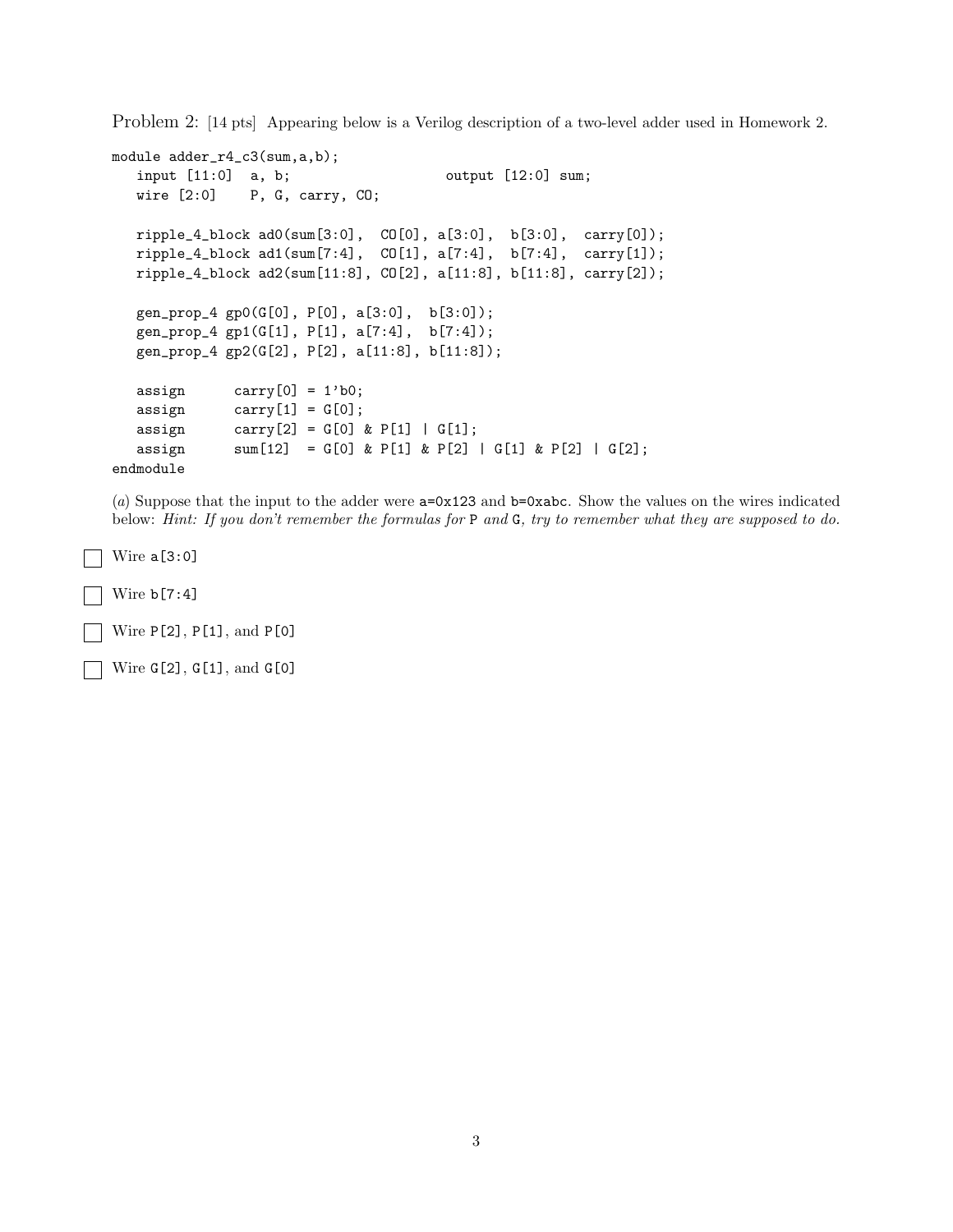Problem 3: [14 pts] Appearing below is Verilog code for a carry lookahead adder which computes the carry signals two ways. First is the conventional Old way, the second computes the same values for the carry signals but the Verilog expression is much shorter. (Code for computing carry0 to carry3 is not shown.) An actual module would use one of these ways, not both.

```
// Old Way
assign carry4 = g0 & p1 & p2 & p3 | g1 & p2 & p3 | g2 & p3 | g3;
assign carry5 = g0 & p1 & p2 & p3 & p4 | g1 & p2 & p3 & p4
               | g2 & p3 & p4 | g3 & p4 | g4;
// "New" Way:
assign carry4 = carry3 & p3 | g3;
assign carry5 = carry4 & p4 | g4;
```
(*a*) Compute the amount of time it will take to compute carry5 using the Old and "New" ways. The p and g signals are available at  $t = 0$ . All gates have a delay of one time unit, regardless of the number of inputs. Don't forget to account for carry0, carry1, ..., carry3 when necessary, they are not available at  $t = 0$ . Show work or explain your answers.

Time for carry5 using Old way:

Time for carry5 using "New" way:

(*b*) There is an advantage to "New" way (and it's not performance). However, "New" way is not the best name.

Explain the advantage of "New" way.

Calling it the "New" way of building a carry lookahead adder is misleading because...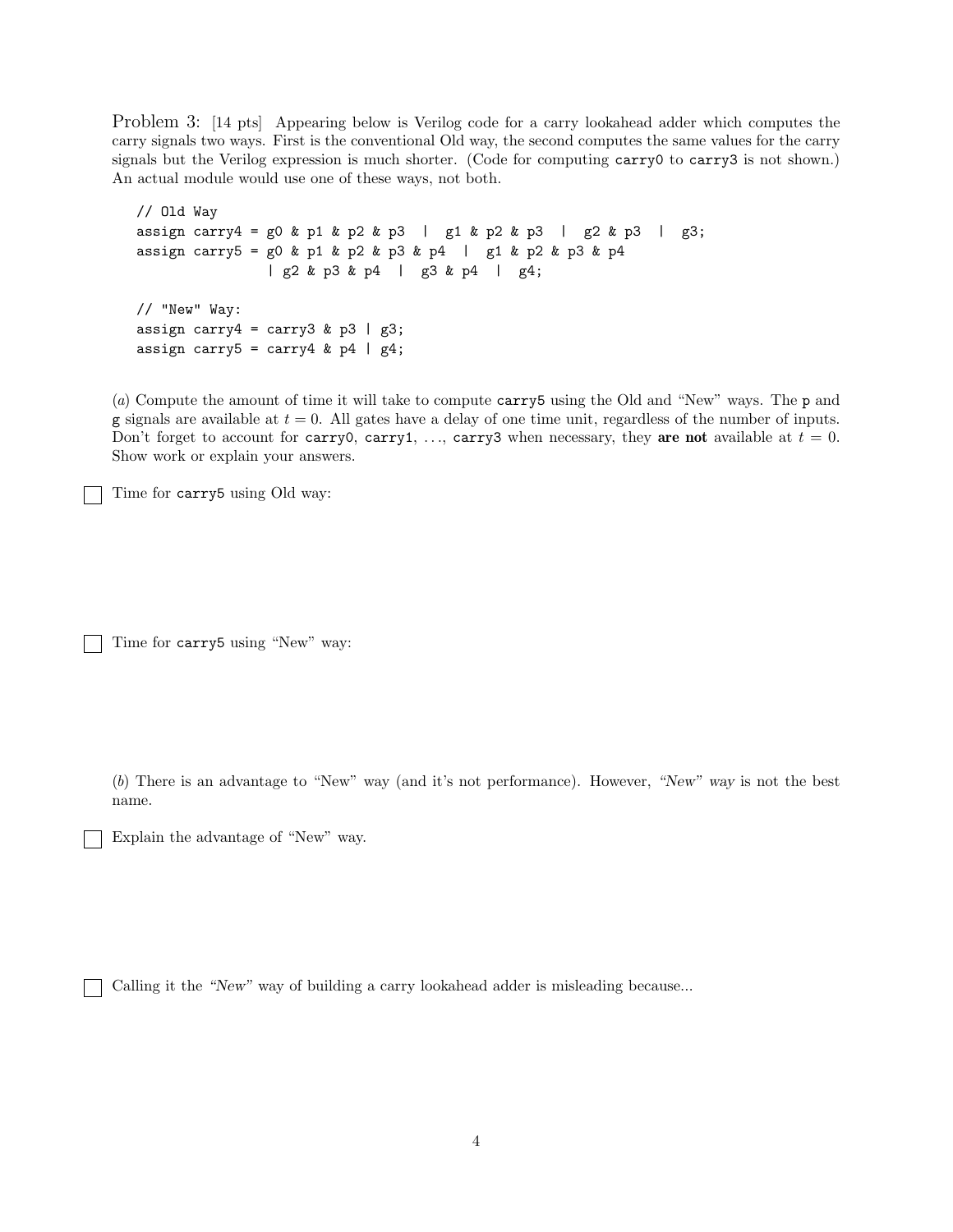Problem 4: [14 pts] Appearing below is the streamlined multiplier used in Verilog note set 7. Suppose that the multiplier is used with multiplicand=0x8a and multiplier=0x85. In the table below show the values in registers bit and product when execution reaches the indicated places in the code. The table is already filled in for the INIT block row, complete the four PP rows. Note that it takes 16 iterations to compute the product, so don't expect product to be  $8a_{16} \times 85_{16} = 47b_{16}$  in the fourth PP row.

```
module streamlined_mult(product,ready,multiplicand,multiplier,start,clk);
  input [15:0] multiplicand, multiplier;
  input start, clk;
  output product, ready;
  reg [31:0] product; reg [4:0] bit;
  wire ready = !bit;
  initial bit = 0;
  always @( posedge clk )
    if ( ready && start ) begin:INIT // <- THE INIT BLOCK
       bit = 16;
       product = \{ 16' d0, multiplier \};// VALUES SHOWN WHEN EXECUTION REACHES HERE, IN THE INIT BLOCK
    end else if ( bit ) begin:PP // <- THE PP BLOCK
       reg lsb;
       lsb = product[0];product = product >> 1;
       bit = bit - 1;
       if ( lsb ) product[31:15] = product[30:15] + multiplicand;
       // SHOW VALUES WHEN EXECUTION REACHES HERE, IN THE PP BLOCK
    end
endmodule
```
Show values for bit and product in the four PP rows table below.

| location | bit | product      |
|----------|-----|--------------|
| ----     |     |              |
| INIT     | 16  | 0x 0000 0085 |
| PP       | 15  |              |
|          |     |              |
| PP       |     |              |
|          |     |              |
|          |     |              |
| PP       |     |              |

PP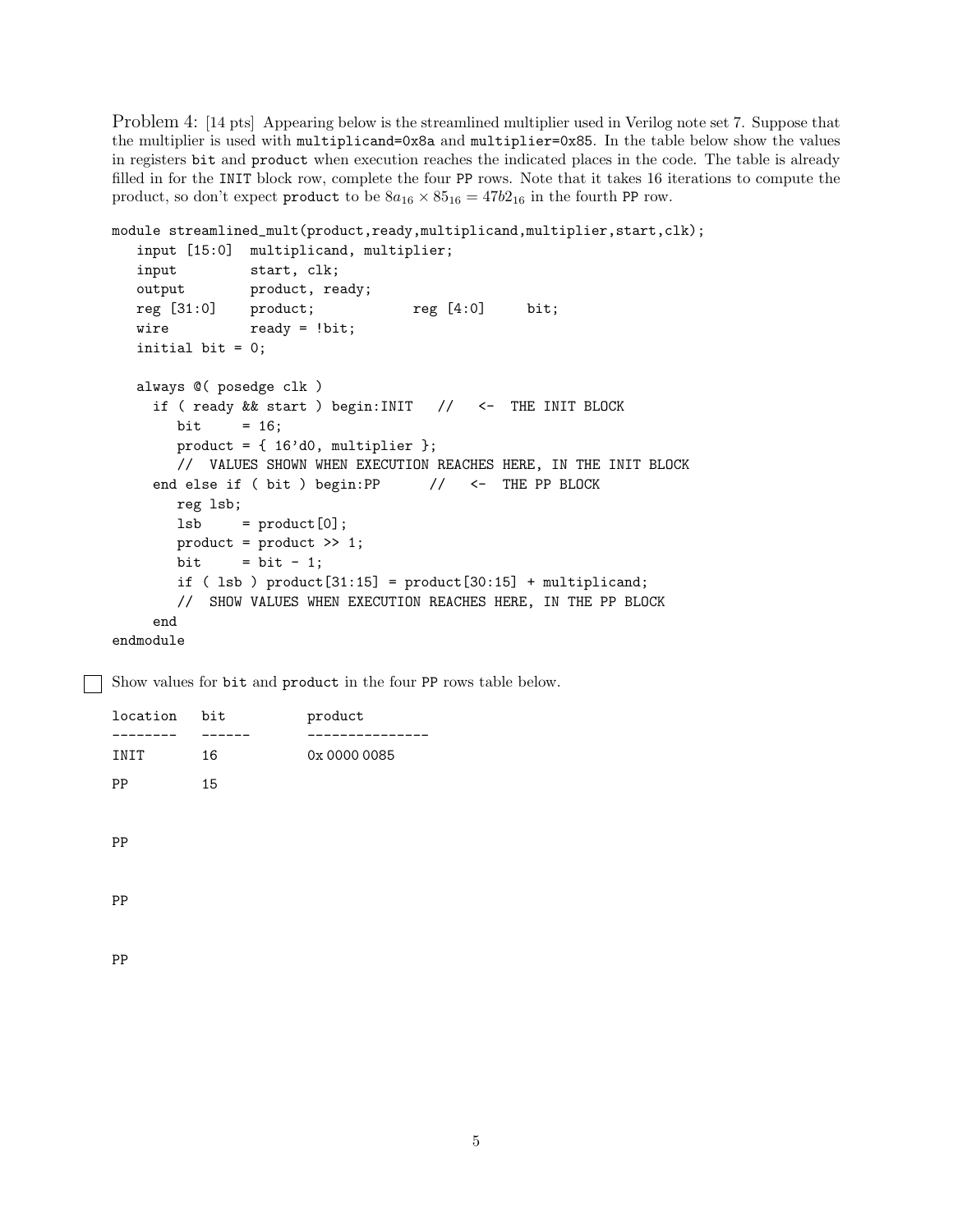Problem 5: [18 pts] Answer the computer arithmetic questions below.

(*a*) Show the longhand steps needed to multiply  $6c_{16} \times 39_{16}$  using a radix-4 (two bit) multiplication algorithm, but do not add together the partial products. Show the work in binary or hexadecimal. This is without Booth recoding. (The product is  $180c_{16}$ , but remember there is no need to add the partial products.)

Longhand steps for radix-4 (2 bit)  $6c_{16} \times 39_{16}$ :

(*b*) Show the value of IEEE 754 single-precision floating point number 0x 4181 0000. For your convenience the layout of an IEEE 754 single is shown below. *Note: In the original version of this exam, the encoded number was* 0x 418 1000*, which was much smaller than intended.*

|              | ~<br>$\overline{\phantom{0}}$ |             |   |
|--------------|-------------------------------|-------------|---|
| IEEE Single: |                               |             |   |
|              | 30<br>υı                      | 23 22<br>∠⊖ | v |

Value of number (in decimal or as a formula to compute value) is: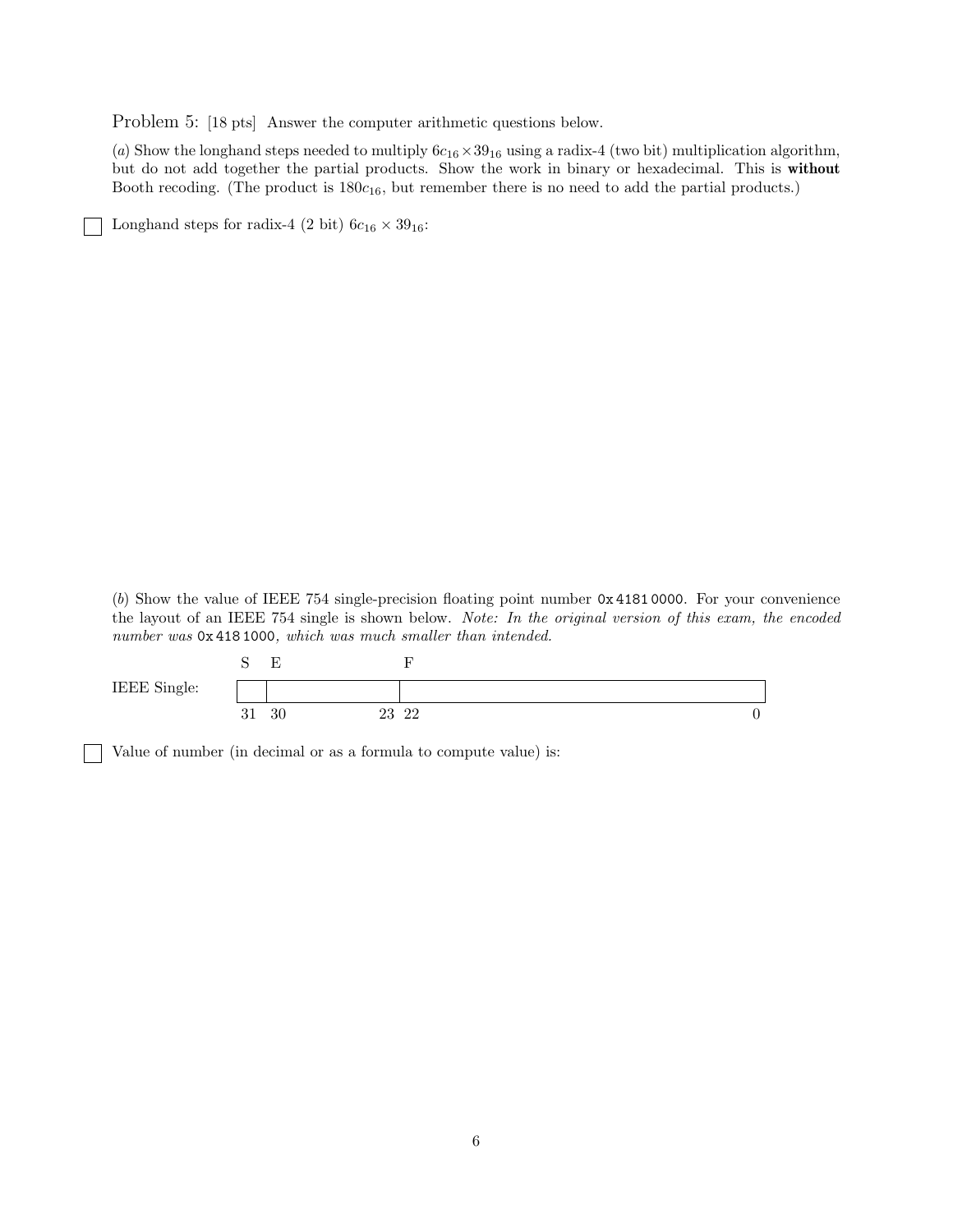Problem 6: [11 pts] Show the values in register \$s0 after the execution of each instruction below in the spaces indicated.

## Fill in the  $s0 =$  blanks below.

```
# Initial register values: $s1 = 10, $s2 = 20
add $s0, $s1, $s2
                   # $s0 =
and $s0, $s1, $s2
                   # $s0 =sll $s0, $s1, 2
                   # $s0 =slt $s0, $s1, $s2
                   # $s0 =
addi $s0, $s1, 30
                   # $s0 =
lui $s0, 0x4321
                   # $s0 = ;
```